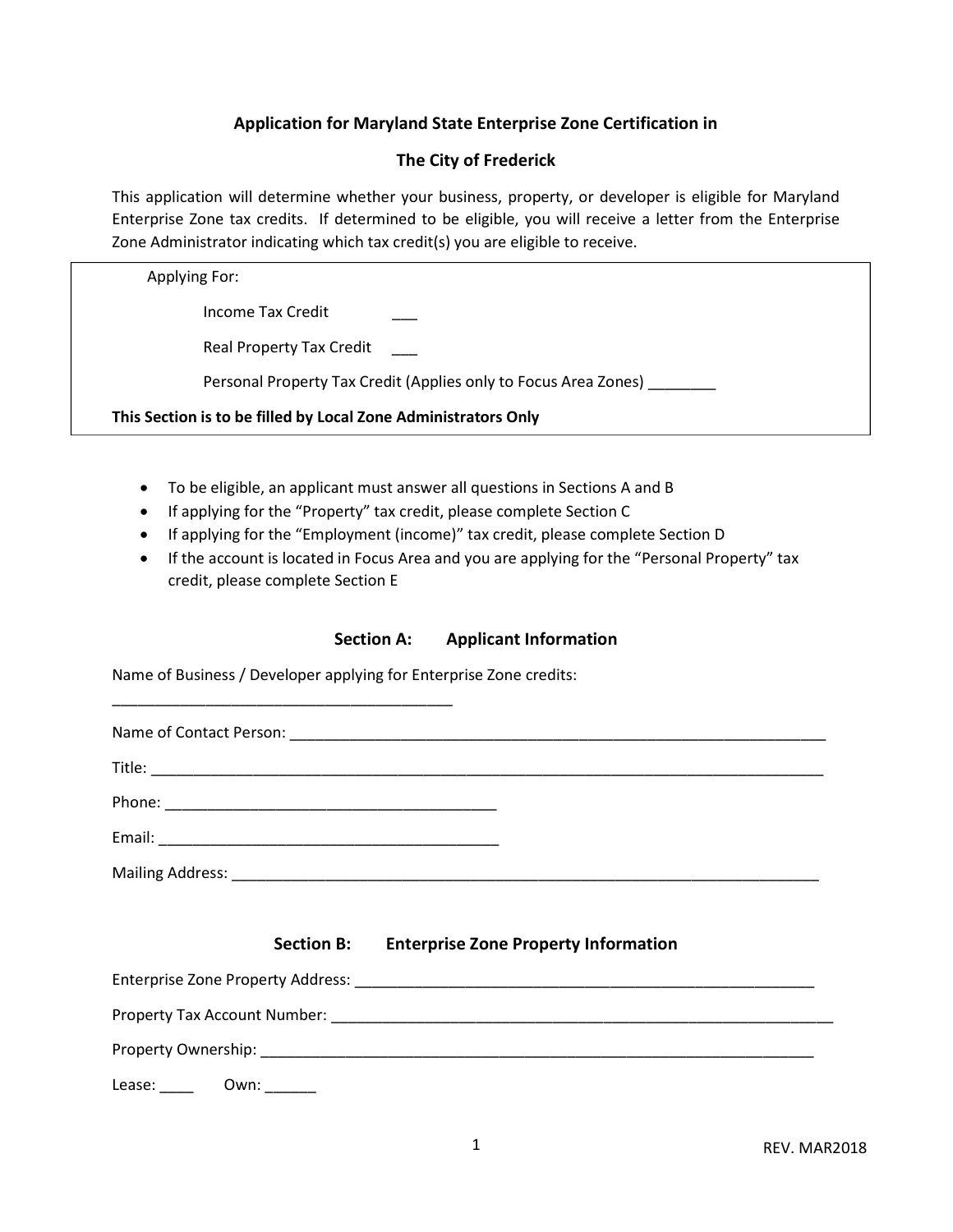### Section C: Enterprise Zone Property Improvements Information

To be eligible for Enterprise Zone property tax credits, the application must be submitted prior to the project completion date and issuance of User/Occupancy Permits. If the developer or company making property improvements is applying on behalf of the property owner, the property owner must concur with the application by co-signing below. The property tax credits are automatically applied to the property tax bill (i.e., directly awarded to the property owner only). If you are not applying for the property tax credit, this section may be left blank.

| Anticipated Project Completion Date: __________________                                                                    |  |  |  |  |
|----------------------------------------------------------------------------------------------------------------------------|--|--|--|--|
|                                                                                                                            |  |  |  |  |
| Type of Construction and Costs                                                                                             |  |  |  |  |
|                                                                                                                            |  |  |  |  |
|                                                                                                                            |  |  |  |  |
|                                                                                                                            |  |  |  |  |
|                                                                                                                            |  |  |  |  |
| I agree as a condition if certification to provide all data required by the Enterprise Zone Administrator as<br>requested. |  |  |  |  |
|                                                                                                                            |  |  |  |  |
|                                                                                                                            |  |  |  |  |
| Name of Property Owner: 1990 1991 1992 Position/Title: 2008 Position/Title: 2008 Position/Title: 2008 Position             |  |  |  |  |
|                                                                                                                            |  |  |  |  |

\*Cost of new machinery & equipment is not a part of real property assessment.